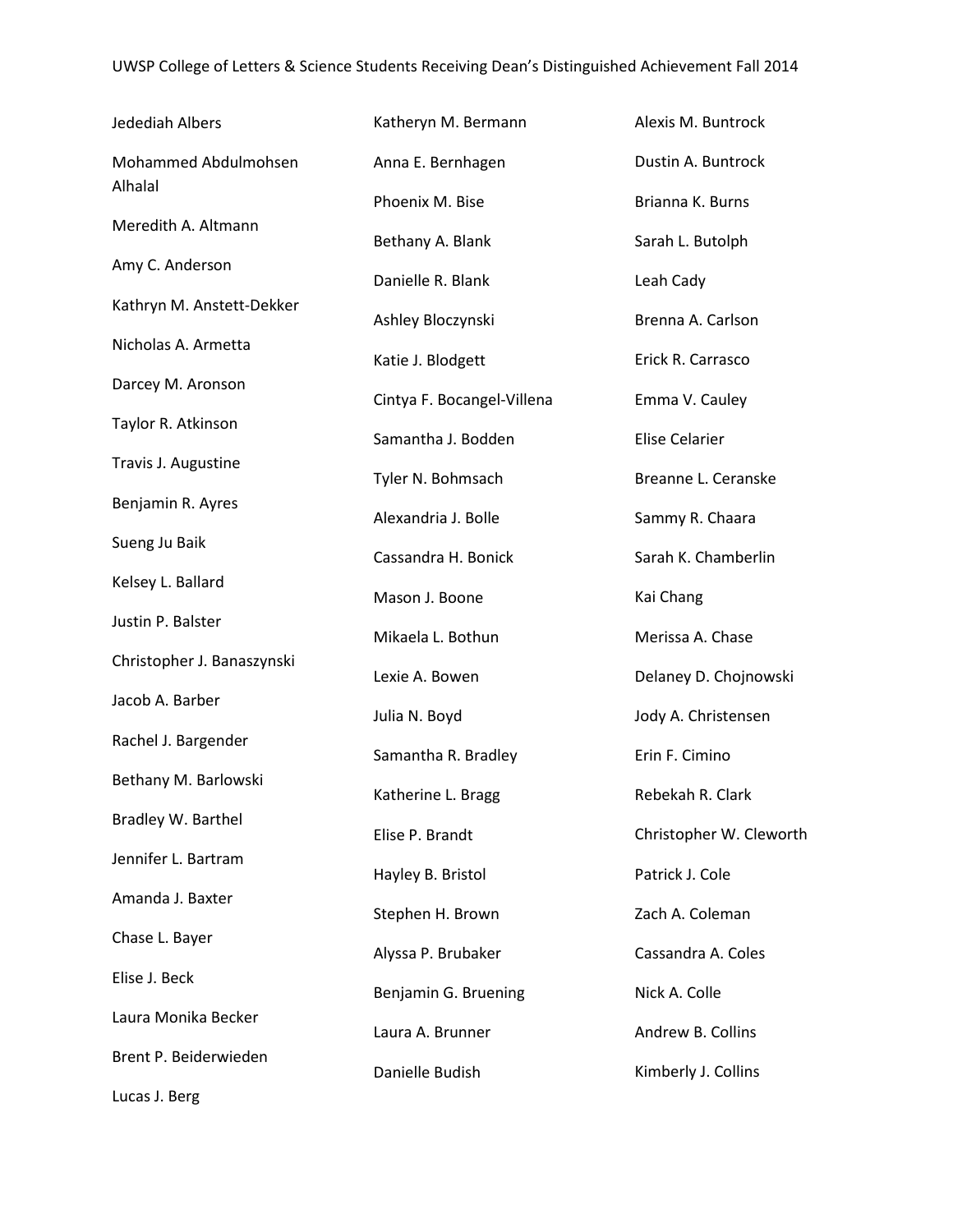| Tessa M. Collins    | Zakarias L. Driscoll    | Mackenzie R. Fischer    |
|---------------------|-------------------------|-------------------------|
| Dalton C. Connor    | Katlyn H. Dugenske      | Caitlyn M. Fleischman   |
| Rachel M. Cook      | Brittany J. Dulek       | Caysha Fleischman       |
| Jesse D. Coraggio   | Alyssa M. Dunn          | Lisa L. Fowle           |
| Elizabeth A. Corbin | Leah M. Ebben           | Troy D. Fox             |
| Andrew S. Corbisier | Megan A. Ebert          | Elliot B. Franczek      |
| Shelby L. Cornell   | Julia M. Edbrooke       | Katrina R. Freund       |
| Jessica A. Corning  | Amber L. Edwards        | Breanna C. Freundschuh  |
| Dylan A. Couch      | Graham W. Edwardson     | Shelley A. Gabel        |
| Sarah C. Countryman | Lisa Eggebrecht         | Riddhi B. Gandhi        |
| Jessica L. Croft    | Ginger R. Egging        | Vinicius Geovane Garcia |
| Mary K. Cronmiller  | Dillon J. Eldredge      | Breanne M. Gartmann     |
| David A. Curtis     | Samuel J. Elzinga       | Katelyn J. Gee          |
| William T. Dally    | Clare Englebert         | Heidi E. Gehrke         |
| Kyle D. Damask      | Jamie L. Ertl           | Samantha A. Gengler     |
| Jordyn L. DeFrance  | Alexandra N. Eschmann   | Mary I. Gertner         |
| Ethan L. DeMuth     | Anthony M. Evans        | Caroline A. Gilchrist   |
| Joseph P. DelMonico | <b>Blake M. Everett</b> | Emily M. Ginter         |
| Dana M. Derenne     | Nicole A. Ewig          | Dacia L. Giordana       |
| Jacob S. Dickey     | Tyler R. Ewing          | Jared S. Gjertson       |
| Alexa S. Dickson    | Alyssa A. Fassbender    | Jenna M. Glodowski      |
| Kasey L. Dillingham | Brittany L. Federspiel  | Madeline A. Gluck       |
| Austen J. Dins      | Marlo J. Fields         | Fletcher G. Goldinger   |
| Maris Dishno        | Aaron B. Filtz          | Courtney C. Gonnering   |
| Erin C. Dornacker   | Michael A. Firkus       | Breanna L. Granlund     |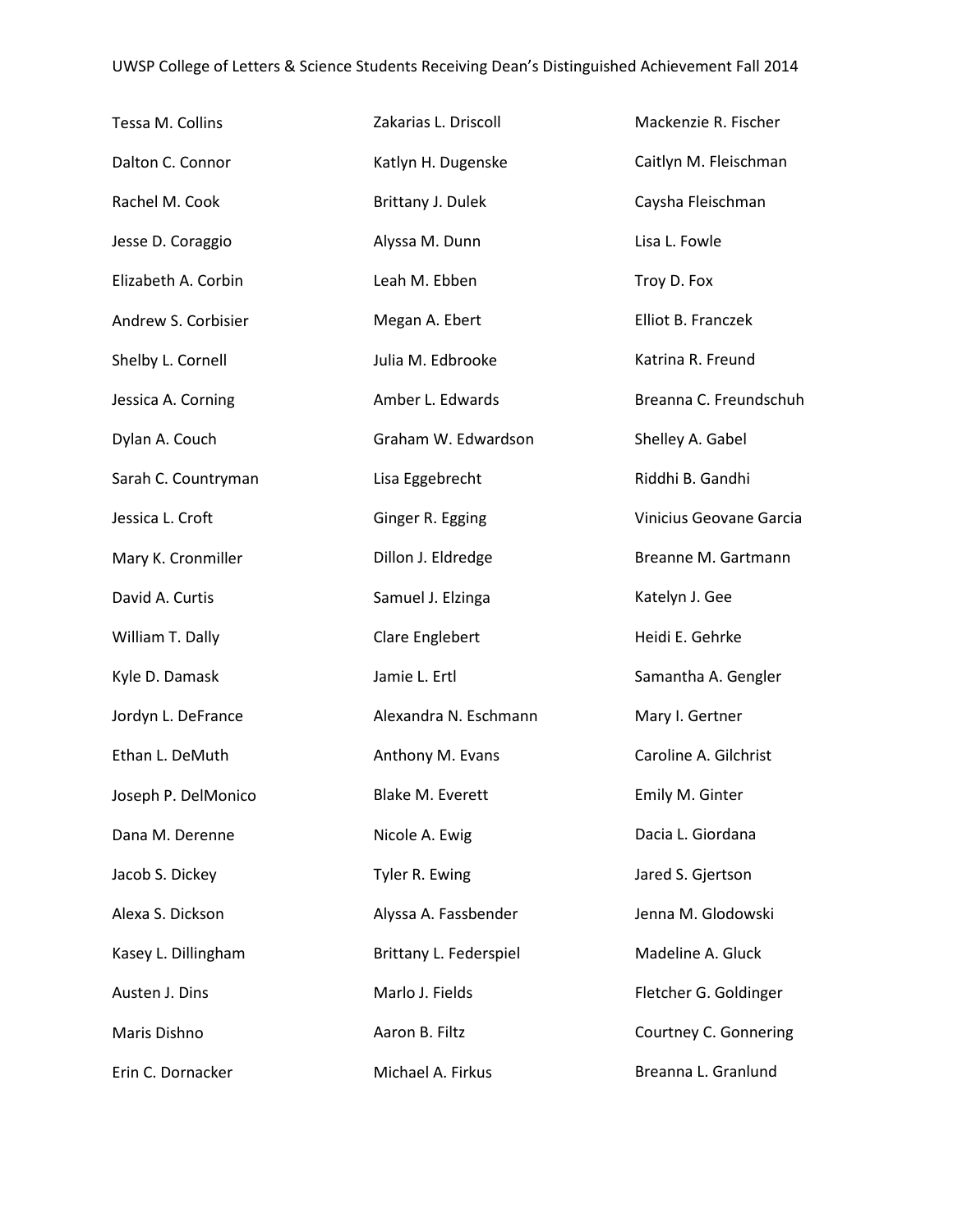| Courtney M. Gray     | Emily E. Hoffmann       | Megan Kelly           |
|----------------------|-------------------------|-----------------------|
| Heidi M. Gray        | Echko K. Holman         | Brooklyn A. Kemp      |
| Nicholas G. Gremban  | Alexander M. Holmes     | Keith A. Kemp         |
| Ruth E. Griffin      | Michael S. Howard       | Delaney A. Ketchum    |
| Cody G. Griffith     | Janelle N. Huehnerfuss  | <b>Todd Kielman</b>   |
| Joseph L. Grosskopf  | Lauren C. Hurtis        | Sylvia K. Kies        |
| Paul C. Grosskopf    | Maxwell M. Irons        | Yuna Kim              |
| Martin G. Groth      | Angela M. Iwanski       | MacKenzie E. King     |
| Bridget R. Grzywacz  | Alyssa V. Janco         | Alayna R. Kjentvet    |
| Ashley L. Gueths     | Alexander G. Janssen    | Daniel L. Kleinhans   |
| Dominic P. Gunderson | Dana C. Jarosinski      | Erica M. Kleist       |
| Vance Gwidt          | Troy T. Jarosinski      | Elizabeth M. Kleitsch |
| Pamela J. Hartwig    | Leigh T. Jentz          | Hannah L. Kleitsch    |
| Dustin J. Hasenohrl  | Qihao Jin               | Robert L. Klish       |
| Ethan J. Hau         | Jamie L. Johns          | Ruby S. Klish         |
| Siao Hui Hee         | Brooke A. Johnson       | Ellyn P. Knapp        |
| Amber J. Heil        | Elise G. Johnson        | Justin M. Knight      |
| Abraham D. Heili     | Sarah B. Johnson        | Alexis Kniprath       |
| Zackary R. Heilman   | Brynna M. Jovanovich    | Kimberly C. Kobussen  |
| Dawn V. Henke        | Kimberly A. Juchniewich | Bailey S. Kohlbeck    |
| Taylor A. Hennlich   | Holly S. Kalbus         | Mitchell J. Kolodziej |
| Logan A. Hess        | Hannah G. Kampa         | Shannen N. Koltz      |
| Benjamin M. Hinson   | Amber B. Karweick       | Lindsey C. Korst      |
| <b>Dustin Hinz</b>   | Matthew G. Kashdan      | Katie R. Kovach       |
| Bradley A. Hoeppner  | Abby L. Kauk            | Julayne K. Kramer     |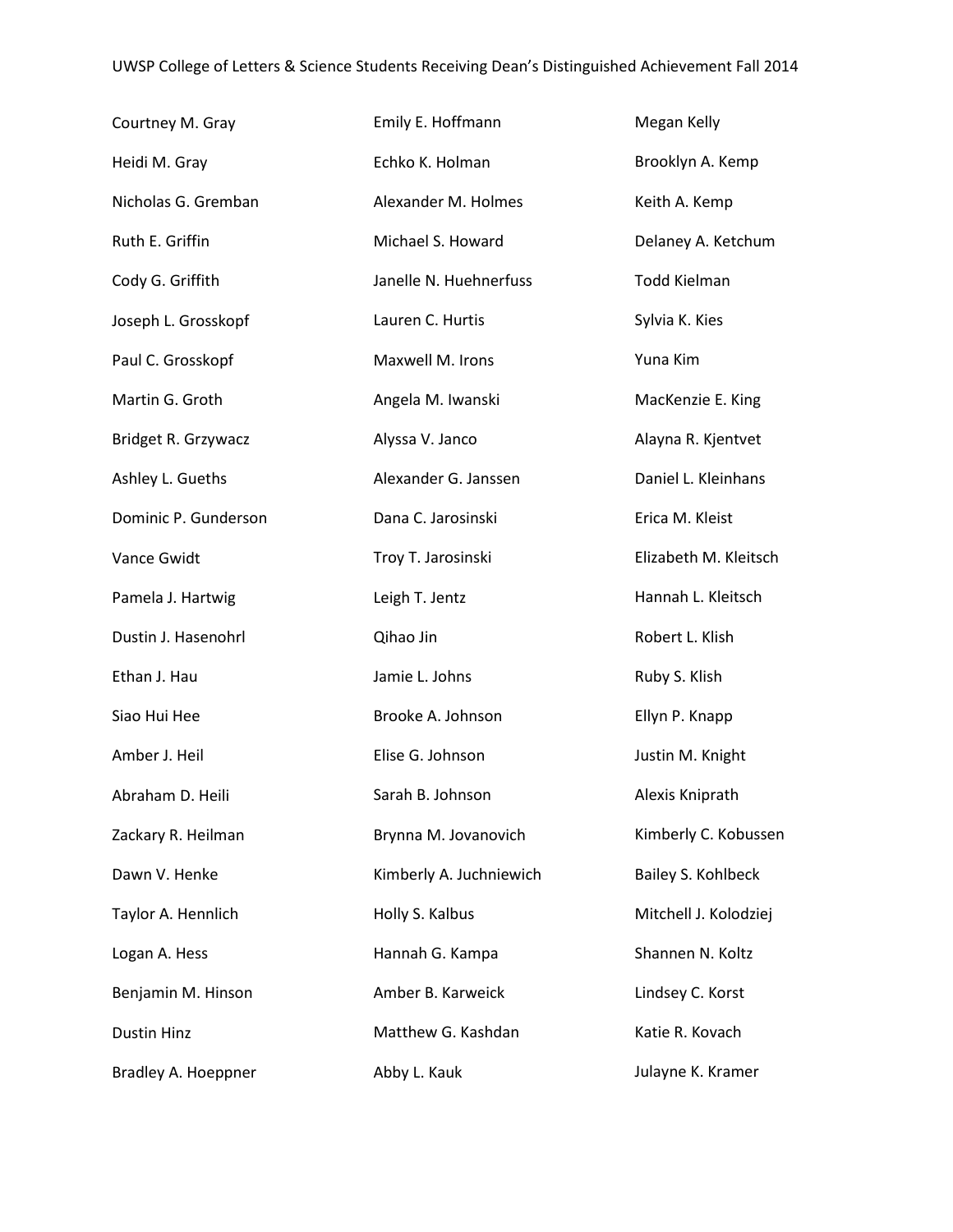| Brandon S. Kranz     | Caitlyn A. Leifer     | Angela M. Mangin       |
|----------------------|-----------------------|------------------------|
| Christian F. Krause  | Madison R. Leonard    | Michael L. Marichal    |
| Marie A. Krengel     | Sam E. Lesniak        | Maria V. MartinezPonce |
| Steven F. Kreul      | Abigail C. Levenick   | Kristin M. Mathes      |
| Joshua J. Krueger    | Arielle G. Lewien     | Michael E. Mathias     |
| Nicholas P. Kubley   | Briana L. Liebe       | Cassie A. Matthys      |
| Samantha D. Kulinski | Jamie D. Limpert      | Hailee J. Mattmiller   |
| Lucas M. Kusak       | Jessica P. Littlejohn | Cassandra L. May       |
| Sarah D. Kyes        | Zhihan Liu            | Katelyn S. McEachen    |
| Dylan J. LaCanne     | Caitlin L. Lockard    | Amanda D. McGovern     |
| Megan G. LaCroix     | Stephanie K. Loehrke  | Scott McKenzie         |
| Simone A. LaMarche   | Chun Huai Luo         | Alyssa K. McKlveen     |
| Emmalee M. LaRosa    | Abigayle R. Lutz      | Kelsey C. McNamee      |
| John S. Laedtke      | Robert T. Lyke        | Benjamin J. Meadows    |
| Mark Lambrecht       | Brandon T. Lynch      | Katherine R. Menard    |
| Melissa N. Lang      | Erich L. Maas         | Melody Metz            |
| John R. Lapota       | Kathryn A. Maas       | Emma M. Meyer          |
| Laikyn A. Larsen     | Taylor C. Maas        | Kristy J. Meyer        |
| Erik M. Larson       | Sam A. MacMillin      | Quest R. Meyer         |
| Trevor Laszczkowski  | Cole V. Madden        | Sarah E. Meylor        |
| Jordan C. Lazore     | Rodel Y. Magtanong    | Nick M. Michalske      |
| Elizabeth H. Le      | Megan A. Maikowski    | Nathan G. Milanowski   |
| Jefferson H. Le      | Derek E. Maki         | Ryan T. Milanowski     |
| Alanna M. LeClair    | Elizabeth A. Makovec  | Kourtney L. Miller     |
| Mai Lee              | Dan C. Mangal         | Kevin D. Mohawk        |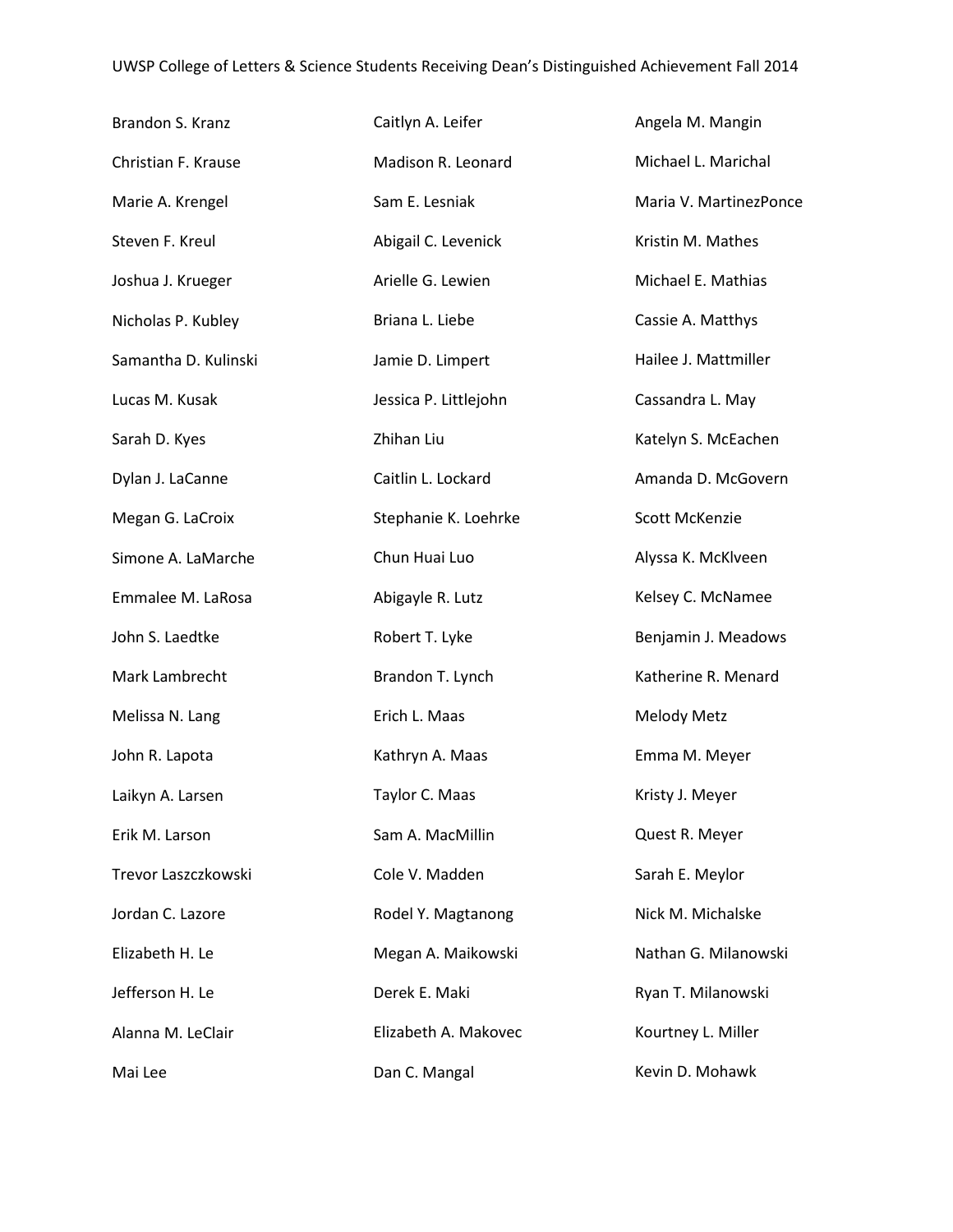| Lillian M. Molik       | Lhea J. Owens               | Amber L. Prokopiak    |
|------------------------|-----------------------------|-----------------------|
| Adam C. Mollica        | Christopher J. Paquette     | Carissa J. Puerzer    |
| Robert C. Montgomery   | Bailey A. Parish            | Christian J. Pukala   |
| Chelsea M. Mueller     | Elizabeth C. Parks          | Alexander S. Purdy    |
| Shawna L. Munguia      | Shauna L. Pasbrig           | Dana H. Qualy         |
| Mark J. Mutza          | Eric J. Payne               | Katie M. Rabas        |
| Marissa M. Myers       | Brenden A. Pedersen-Fritsch | Beth M. Rades         |
| Alex M. Nack           | Abigail M. Pendergast       | Jason C. Rannow       |
| Matthew L. Natzke      | Alejandra B. Perez          | Jennifer L. Ranta     |
| Aaron A. Navarro       | Megan T. Perry              | Brittany A. Ratchman  |
| Christopher D. Navarro | Brianna R. Peterson         | Rikki A. Ratsch       |
| Samantha S. Nehls      | David A. Peterson           | Lily M. Rawson        |
| Janelle M. Nelson      | Jennifer L. Peterson        | Diane W. Ray          |
| Paige N. Nelson        | Michael S. Pfahning         | Cassandra J. Reigh    |
| Kevin M. Neveau        | Thomas N. Pfister           | Ashley C. Remington   |
| David J. Newman        | Alexander Phelps            | Erin C. Rennie        |
| Lea N. Neyer           | Chelsea A. Phillips         | Mayra A. Reyes        |
| Kaitlyn E. Nichols     | JennyRae Piton              | Jessica M. Richards   |
| Autumn M. Nielsen      | Rebecca Plahuta             | Hannah L. Riesselmann |
| Ross M. Northcraft     | Rebecca A. Pletka           | Jenna L. Riggs        |
| Joshua E. OConnor      | Asa A. Plonsky              | Laura Risser          |
| Melanie A. OConnor     | Sara M. Polacek             | William J. Robbins    |
| Katherine E. Olson     | Anna M. Powers              | Kaylee M. Roberts     |
| Kelly L. Orth          | Adam J. Prince              | Emily R. Robinson     |
| Sue E. Osness          | Emily J. Pritzl             | Rebecca M. Rodenbeck  |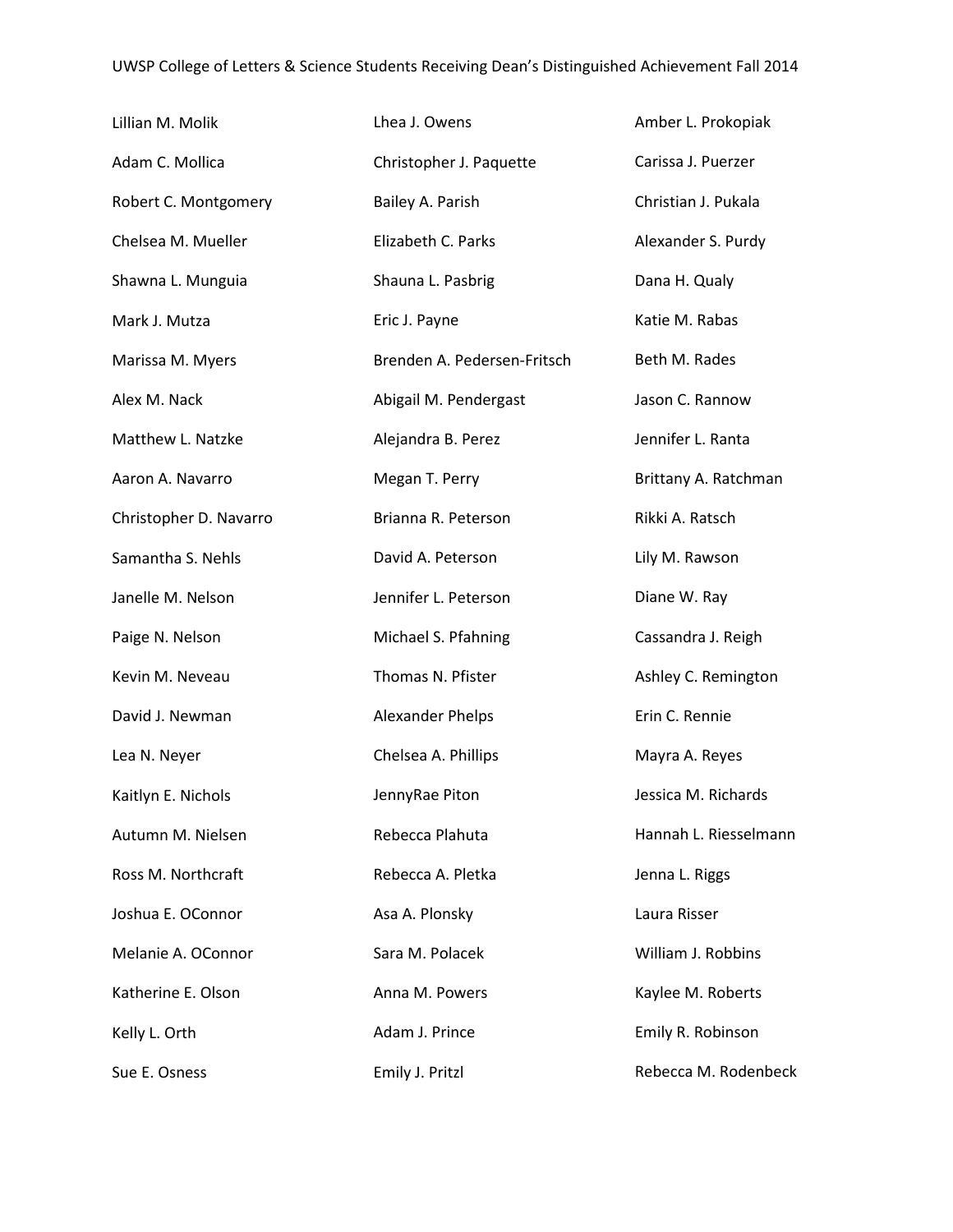| Markie L. Rodgers      | Allison D. Schwartz   | Amy L. Springer       |
|------------------------|-----------------------|-----------------------|
| Haley L. Roenneburg    | Ryan D. Schwobe       | Shelby R. Steinke     |
| Leah M. Rogers         | Serafina L. Scurto    | Vanessa J. Steinke    |
| Ciana M. Rose          | Cody M. Sevcik        | Tyler J. Stokka       |
| Tana R. Route          | Mitchell A. Shallwani | Kristin Stollenwerk   |
| Brandon S. Rued        | Joelle E. Shamrowicz  | Alexander J. Stolzman |
| Mary C. Runnoe         | Yeon Soo Shin         | Marie E. Strelow      |
| Nicholas J. Ruzicka    | Ramneek K. Sidhu      | Adam P. Stresing      |
| Maria L. Salazar       | Maci T. Siems         | Tayler M. Studinski   |
| Shelley A. Samuel      | Joao C. Silva         | Erin M. Sullivan      |
| Michael D. Sandgren    | Cassie C. Silvernale  | Andrew J. Swanson     |
| Sydney M. Sanford      | Brandon M. Simonis    | Wesley J. Sweet       |
| Mikayla R. Schaalma    | Kimberly L. Simonis   | Brooke E. Talbot      |
| Emily Schanowski       | Benjamin J. Sinkula   | Jacob S. Tatro        |
| Lauren E. Schara       | Kayla R. Skaletski    | Joshua J. Taylor      |
| Gustav G. Schermetzler | Keri M. Skelly        | Logan A. Taylor       |
| Jennifer A. Schimanski | Samantha M. Skrove    | Stella A. Taylor      |
| Max E. Schmidt         | Ellen K. Slezak       | Kimberly E. Tenor     |
| Danielle M. Schmoll    | Mariah M. Smitala     | Mitchell J. Tenpas    |
| Ashley A. Schneider    | Janel N. Smith        | Jennifer E. Terrell   |
| Dustin J. Schneider    | Rachel A. Smith       | Barbara M. Thao       |
| Rathorn D. Scholz      | Melanie D. Snyder     | Shao Thao             |
| Whitney B. Schroeder   | Corissa C. Sonnenfeld | Lyranda R. Thiem      |
| Stephen E. Schuessler  | Daniel Sowka          | Miranda A. Thom       |
| Hillary M. Schultz     | Arturo P. Sparrow     | Dana R. Thompson      |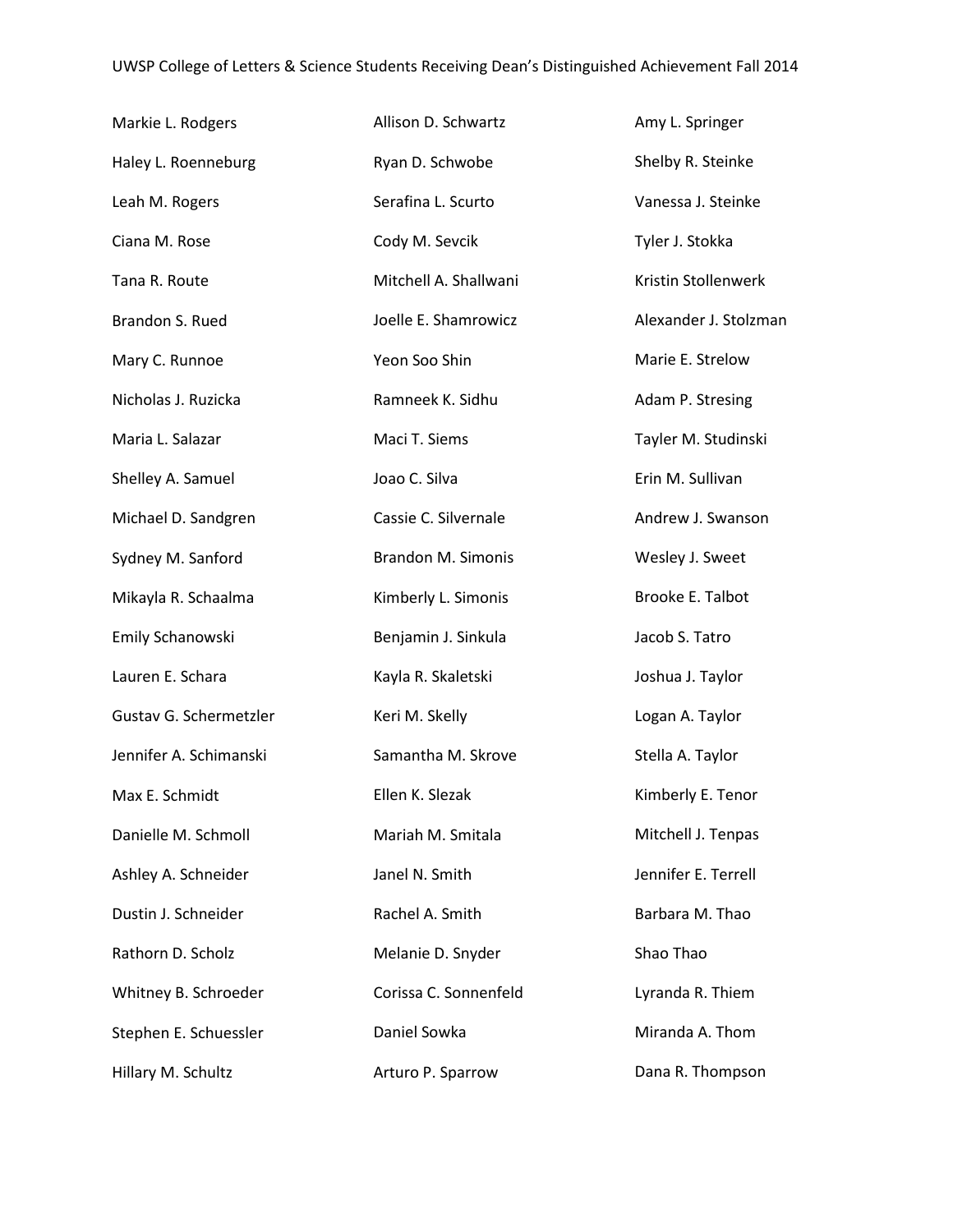| Dominic J. Thompson    | Ariana L. Vruwink       | Samantha J. Wincentsen   |
|------------------------|-------------------------|--------------------------|
| Ross J. Thorn          | Danielle M. Walkowiak   | Kathryn R. Witkowski     |
| Lauren Topping         | Miree N. Walter         | Michael C. Woelky        |
| Deanne R. Torphy       | Ashley Walton           | Chad C. Wolding          |
| Haley E. Tosch         | Tyler R. Warner         | Denniz B. Wolf           |
| Caden J. Tourdot       | Allison L. Warnke       | Tyler J. Wolf            |
| Nathan C. Towle        | Joselyn Watson          | Conor Wolfgram           |
| Alexander R. Trinkner  | Julia S. Watson         | Rebecca L. Wolter        |
| Cameron A. Trotter     | Sierra N. Watson        | Sophia L. Wonser         |
| Julia Trzebiatowski    | Tristan D. Watson       | Nathan A. Woods          |
| Jade A. Tulod          | Aaron Weaver            | Mary G. Workman          |
| Anna M. Tursky         | Zachary S. Weber        | Randall P. Wotruba       |
| Dane W. Tyler          | Matthew T. Weise        | Laura K. Wright          |
| Caden N. Untiedt       | Lindsey M. Weiss        | Eugenia A. Wulff-Fuentes |
| Whitney L. Uthmeier    | Anna K. Welton          | Ta Xiong                 |
| Jesse P. Vallie        | Andrea F. Wenstadt      | Austeen H. Yang          |
| Ryan S. VanElls        | Daniel R. Werachowski   | Cindy K. Yang            |
| Gabrielle A. VanGompel | Matthew J. Whitley      | Nicole K. Yedica         |
| Lindsay M. VanMieghem  | Rochelle M. Wiedenhoeft | Nathaniel T. Yost        |
| Mitchell T. Vana       | Michelle J. Wilde       | Derek N. Zahn            |
| Jena M. VanderLogt     | Heather M. Wilke        | Sarah E. Zblewski        |
| Karina D. Vasquez      | Asha E. Williams        | Rachel J. Zenisek        |
| Mae S. Voeun           | Molly C. Wilmsen        | Caileigh N. Zimmerman    |
| Kyle S. Vogt           | Matthew R. Wiltzius     | Devin M. Zingsheim       |
| Whitney J. Volkman     | Sein Lei Lei Win        | Elise I. Zingsheim       |